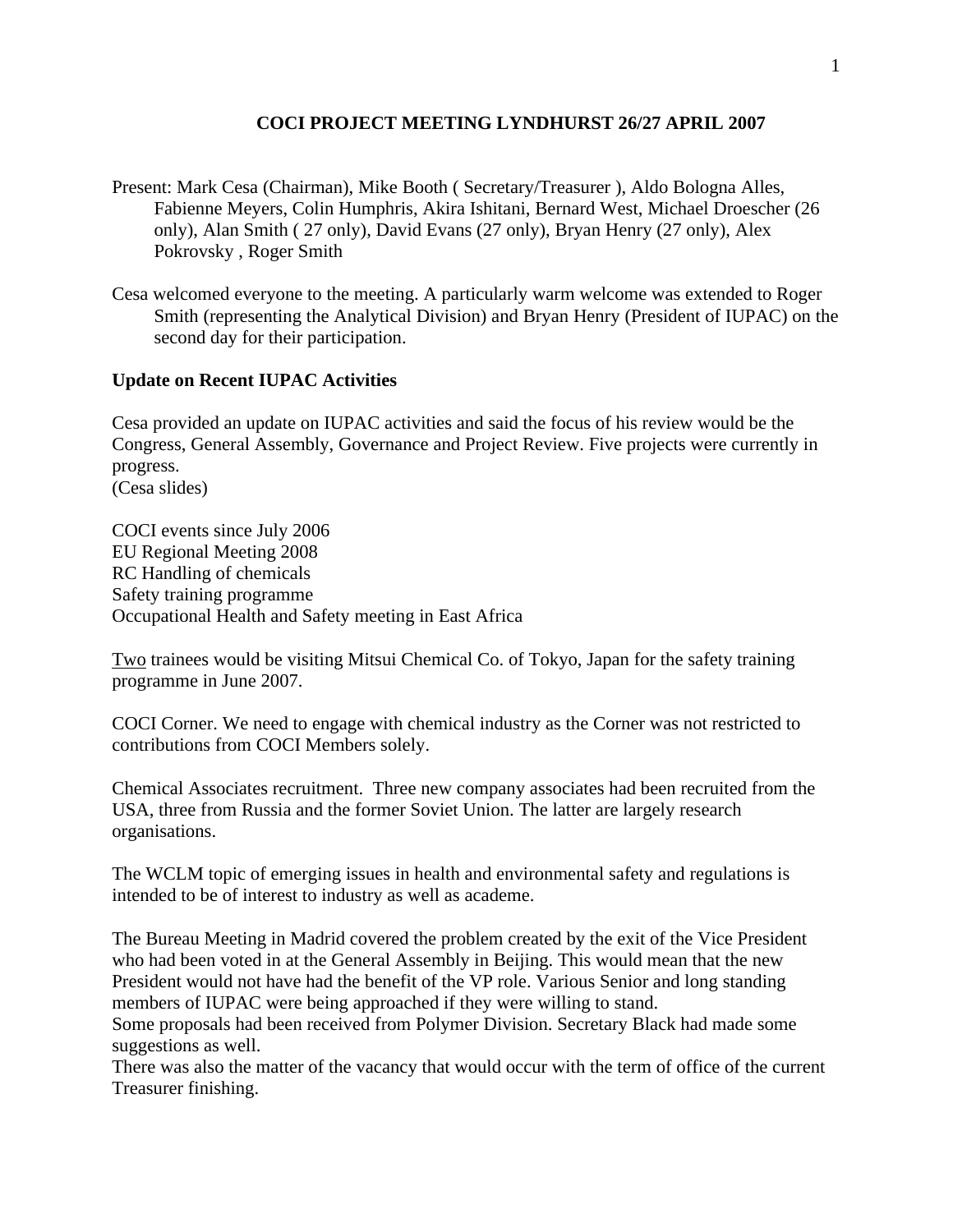There is a need to streamline the operational efficiency of IUPAC and a Task Group has been put in place to tackle the issue. There is no impediment in the Bye-Laws to doing this. CCE, COCI, CHEMRAWN could become voting members in the future. There are differences in the ways Standing Committees and Divisions members are chosen. Divisions are by vote.

Rescheduling of the General Assembly- Looking at the sequence of Bureau and Executive meetings.

(E-mail from John Jost 10 April: Schedule of future Bureau and Executive Meetings.)

Round Table discussion at Torino- Moderator to report at the Council Meeting on outcomes of discussion.

WCLM was discussed

International Year of Chemistry- Possibility is now 2011 (see comments later) Cesa covered the criteria for assessing the impact of projects on chemistry in general. This was done at present, in part, by the number of citations appearing in Journals. Our projects could not necessarily be done by this criteria. Humphris asked how we could improve on this. IUPAC operates on its effect on statutes and Bye-Laws? Many projects exceed completion dates. Ours look okay. Thanks to Alles's checking!

Cesa reported that the STP workshop in Torino was on the Thursday morning

Brazil and Argentina had been sanctioned for nonpayment of dues. Bureau Members had been asked for ideas on how to overcome non-payment of dues and other ways of invoicing countries? Attraction of new NAOs. This needs to be addressed, particularly with developing countries.

Bids for the 2011 General Assembly and Congress had been received from Puerto Rico and Turkey. Here was an opportunity to get Latin American Countries involved with IUPAC. Applications had been received from IUPAC from Cuba, Uruguay and Ethiopia

# **COCI Membership 2008-2009**

A Task Team consisting of Cesa as Chair, Booth as Secretary and a person within IUPAC who has had good involvement with IUPAC but not a member directly involved in COCI. Could be on the Bureau and person with influence.

Committee to suggest appropriate person. Action: Booth and Cesa to follow up.

Who is going in the next two years? Need to bring in new blood as guest/observer. Action: Booth and Cesa e-mail for rejuvenating membership.

Revisit criteria for membership. Active, influential and diverse committee. Those who don't regularly attend should be removed from the committee.

# **Budget and Finance**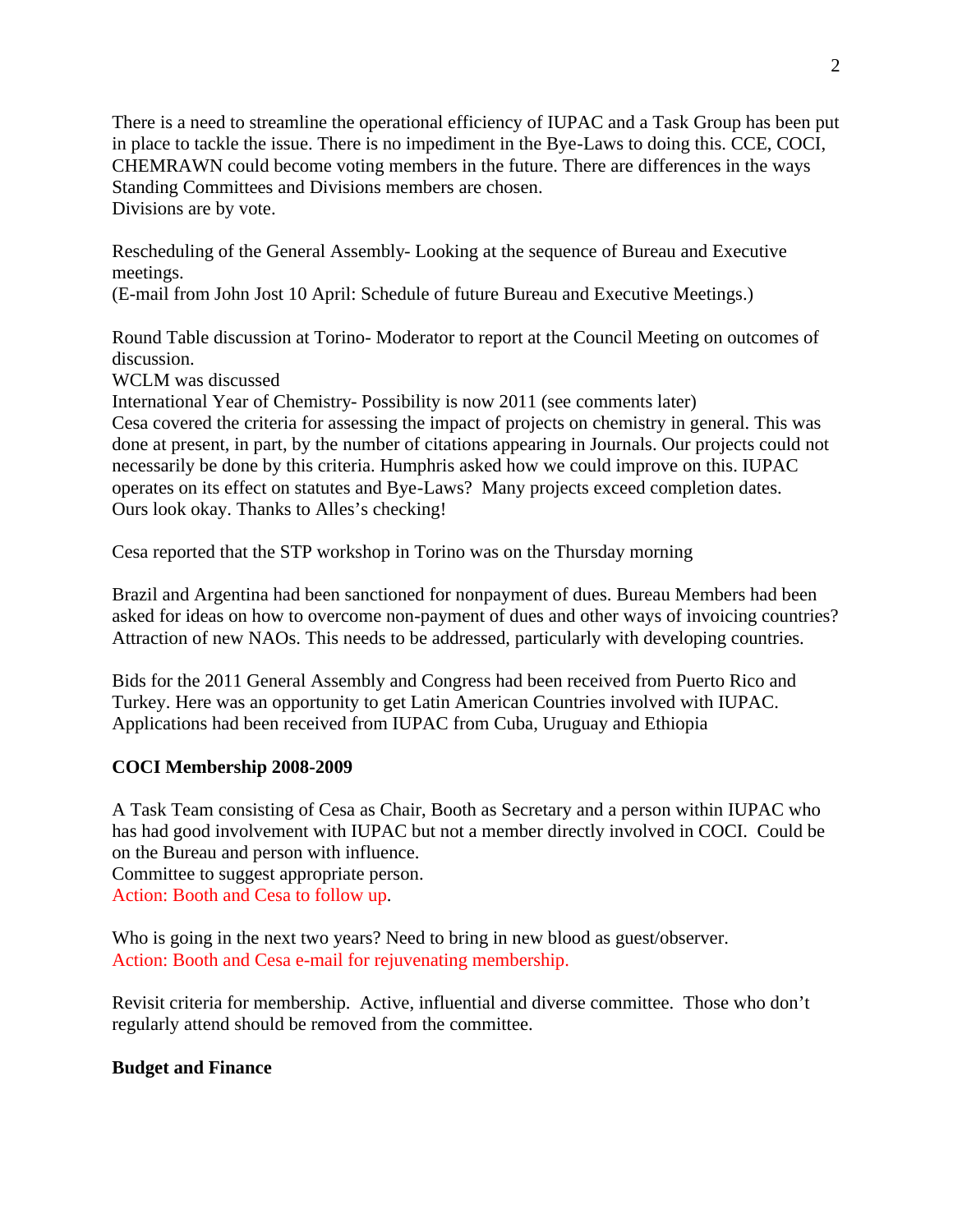COCI is providing a lower contribution to projects eg. STP workshop. Projects are viewed favourably by IUPAC because we can get outside funding. Action: Alles and Booth will provide an itemised budget for next biennium. Deadline 15 June.

#### **Project Leader Reports**

Michael Droescher offered Germany for meeting next year. Agreed two meetings plus the General Assembly Agreed meeting in 2008 would be in May.

Droescher offered Degussa as possible Host Company for STP candidates. Astra Zeneca was still a possibility. Two already going to Japan. Five needing Hosts. (Cesa slide) Safety Training Workshop – 9 August (Cesa slide)

Public face of the industry- presentation on the STP needed at an ICCA meeting. Action: Humphris will follow up.

UNESCO needs to be kept involved. Pokrovsky offered to pen an appropriate letter. At the CCE meetings in Mauritius and Kenya the same talk could be given as for ICCA. Delegates from WHO and UNEP attending the WCLM could sit in on the STP workshop. Opportunity to tap into their organisation.

Action for Humphris to follow up.

Knowledge transfer organisations in UK could be prospective Company Members. 2011 was confirmed as being International Year of Chemistry. There would be collaboration with UNESCO to declare the event. Pokrovsky would guide the process with the UN as UNESCO itself cannot declare 2011

Public Appreciation of Chemistry (Evan's slide)

Article for Chemical International in July.

'IUPAC Speaker Pack' How to give a lecture. Action: Evans' would circulate the pack for comment to the committee.

Evans' mentioned 'A Simple Guide to the principles of Scientific Method' More on scientific method. Follow up on article on how to debate with NGOs.

An important issue is the matter of "uncertainty".

Henry mentioned that within ICSU there is a Psychological Union which we might tap into together with CCE on this topic. Call for proposals in next few months.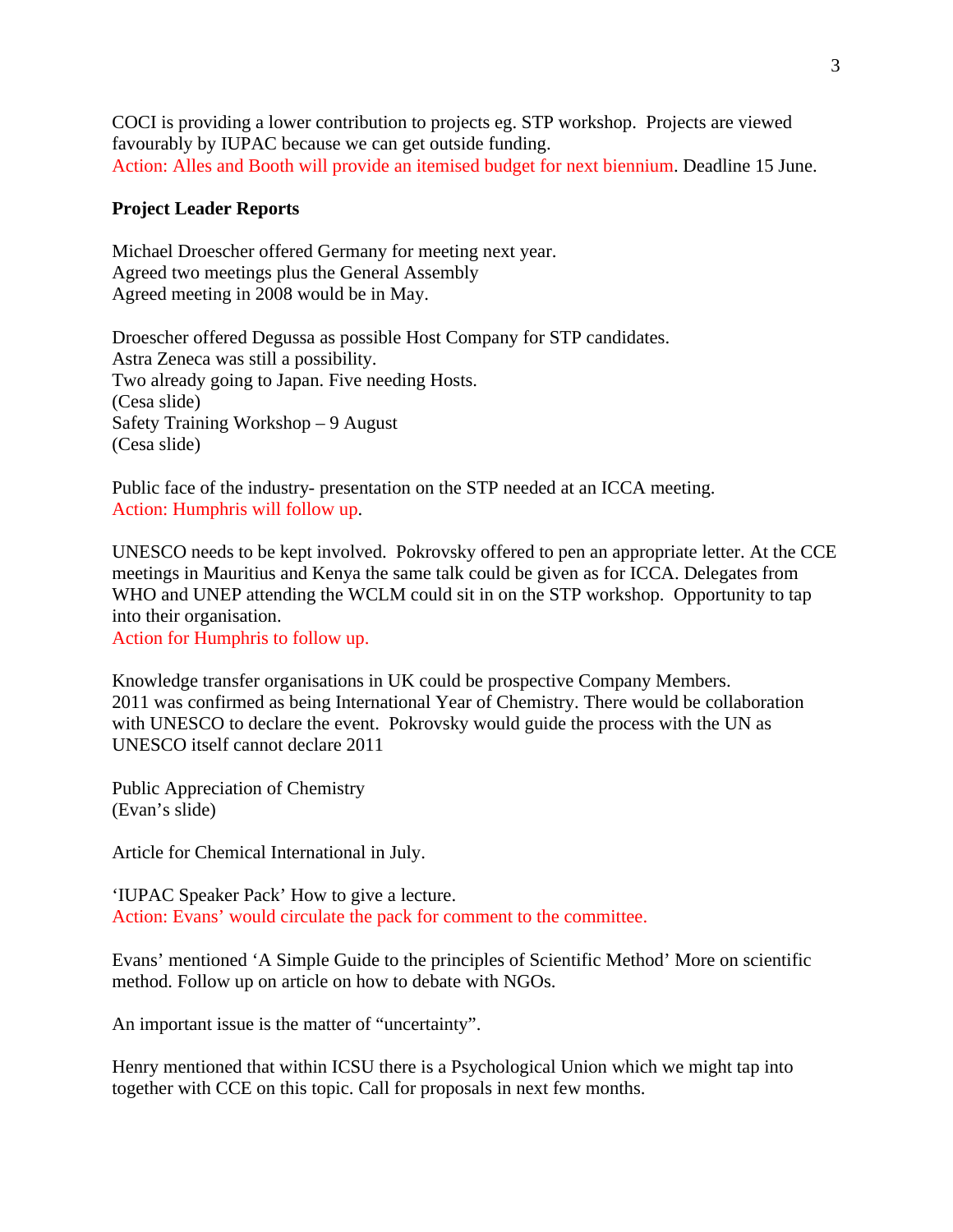RSC and CEFIC have a website called 'Making Sense From Science' Speaker kit would be useful for fresh graduates and Chemists in industry. Pokrovsky can translate Evans' document into other languages- Russia and Arabic. Action: Evans' will circulate pamphlet on 'Giving a Talk' after Humphris has perused it. Evans' will write Chemistry International article.

Company Recruitment (Evans' slides)

New brochure. Who pays? Secretariat agreed at the Bureau meeting to cover the cost. Action: Evans, Cesa, Booth to follow up on arrangements for preparation and printing of new brochure.

Company Associates will help to develop Agenda ie we need industry input. Henry will ensure that the departure of Erin Carter from the IUPAC office will not prejudice the CA programme. We need someone like Meyers to provide leadership role.

Action: Pokrovsky: Chemistry International article on successes on recruitment in Russia.

Persons in IUPAC- would be a good channel into industry. Need to provide brochures as well as encourage personal interaction. Henry offered to promote in Malaysia. An untapped resource of CAs is the oil industry.

Action: Henry could promote IUPAC at the ICCA meeting in Brussels at the beginning of October.

Unger has had little success in recruiting Italian CAs. Humphris will contact two companies he has contact with and Cesa will follow up Ineos (Italy)

Action: Booth to follow up those companies who have sponsored the Congress.

A further action will be to follow up with John Jost and Black those companies that have sponsored IUPAC conferences recently. Action: Booth

NGO/IGO/Trade Associations (Humphris' slides)

There is still an opportunity for IUPAC to become a scientific NGO.

WCLM in Torino. UNEP and WHO should be involved. We are trying to get NGO status with SAICM

Action: Humphris to notify Michael Freemantle at Chemical and Engineering News about article on meeting.

Action: The committee was asked to suggest people to add to the debate or to attend the WCLM.

Responsible Care (West's slides)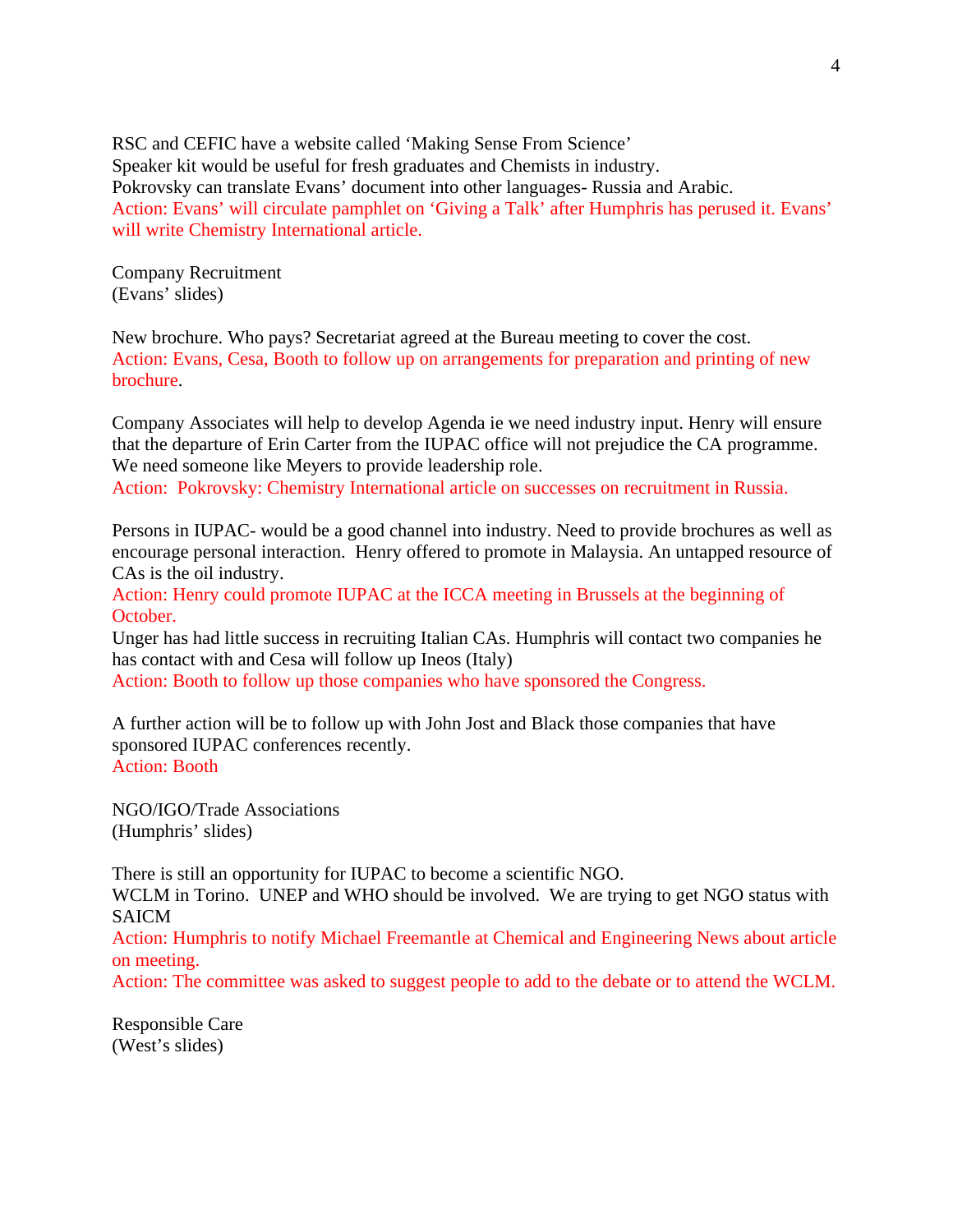COCI and IUPAC. \$4500 apiece secured. Other USD 9000 still to be arranged through ICCA and UNESCO.

Pokrovsky will investigate UNESCO. This should be done by the 30 June. He said that we should close Kenya workshop matter now and get contract in by 20 June for this project. Humphris will talk to Geoff Lewis about sponsorship. David Ferbis is the person at CEFIC on RC. He will speak to WWF Chemical Division as well.

A question was asked if the book would be available for publication? If UNESCO is providing sponsorship then this would not be possible . Meyers would follow this up.

West suggested we could proceed with the Case Study using the COCI/ IUPAC funds and use the extra money for the development of the book. (Time lines are given in his slides).

Division/Standing Committee Collaboration

Cesa will give update at each of the Division Meetings at the General Assembly. We should establish whether our representatives are acceptable to the Divisions. All representatives should be prepared to attend the Division meetings at the GA. to provide feed back on some of the industrial related work we do. Action: Cesa and Smith to convey to Divisions our reps Action: One pager on division activities and projects. Cesa to circulate to other reps.

### **Review of COCI Organisation and Strategic Directions**

An open discussion took place on possible new projects for COCI. The following topics were put forward by the committee.

Global warming Energy Conversion of carbon (CHEMRAWN conference on greenhouse gases was already to take place in Canada in the immediate future) Trace element in animals? Toxic chemicals in an area in which we can get involved Safety aspects of nanotechnology (should this come under REACH) Emerging issues on endocrine disrupters Epigenetics Metabolites in the water system **Biomonitoring** Disinfectants Biofuels/Biorefining Toxicology and Ecotoxicology Water quality and water supply

The following was agreed: